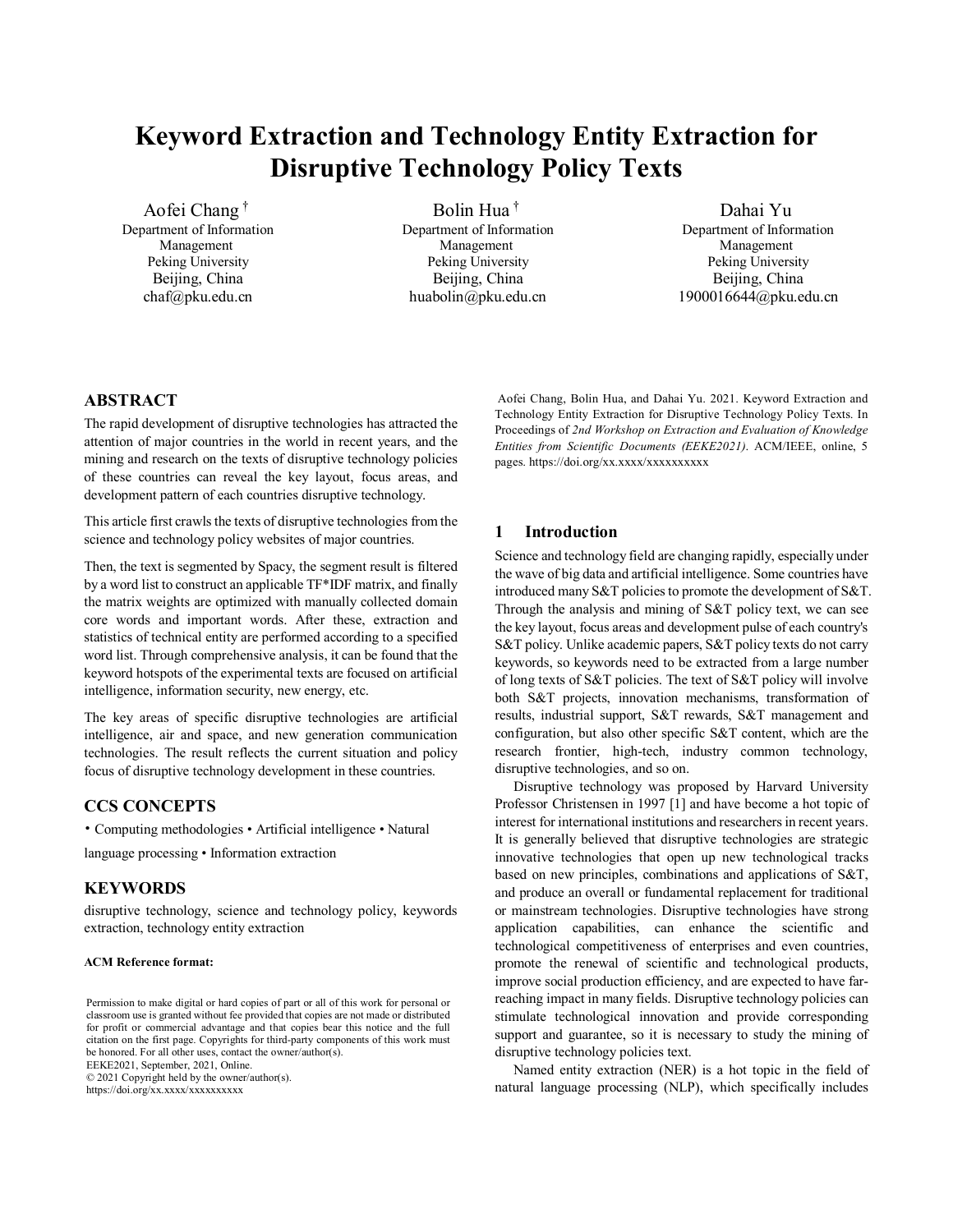unsupervised or supervised recognition of specialized domain vocabulary such as names of people, places, time, products, and organization names, and textual keyword extraction on this basis is also an important application. Named entity extraction is usually the first step in intelligent information retrieval, relationship extraction, and even knowledge graph construction. Domainspecific entity extraction is also the key to explore the trends and hotspots in the field and to build dynamic knowledge graphs. Keyword extraction is pivotal in NLP, and a few keywords can effectively reveal the main contents and topics of long documents.

The study of S&T policy texts has also been paid attention by some scholars in recent years, Alan Porter proposed that Tech Mining makes exploitation of text databases meaningful to those who can gain from derived knowledge about emerging technologies, [2] and he came up with "science overlay maps" as a new tool for research policy and library management. [3] Scholars such as Wen Zeng argue that China's S&T policies play an important role in promoting economic and social development, so they make use of semantic technologies to extract and analyze the relatively important information from massive S&T policies in China, [4] but they mainly focus on exploratory terms and sentences extraction. T Dmitrievna focused on the construction of a corpus in the field of S&T, [5] he suggests that corpus linguistics tools can be applied to solve the problem of aerospace terminology which presents a good idea to better study the scientific and technical policy text. Michael T. Gorczyca and other scholars stress value in leveraging language representation models (LRMs) on domain-specific text corpora for domain-specific tasks, [6] which helps solve the problem that algorithms for developing text mining models require a large amount of training data. SV Podolkova considers classification of scientific and technical texts based on the criterium of text communicative purport, he focused on structure and composition peculiarities, exact definitions and clear organization of text representation. [7]

At present, although there has been a lot of research on S&T policy, there is no specialist algorithm and thesaurus for disruptive technology policies, much less extracting keywords from these policies documents.

Keyword extraction algorithms mainly include unsupervised methods and supervised methods. Unsupervised algorithms are based on statistical features of the text, such as the TF\*IDF algorithm based on the word frequency of the document collection, and Campos, Ricardo et al. had proposed the YAKE algorithm, which makes full use of the basic features of the text, it uses 5 features: "Position of Word in the text"," Word frequency"," Term Relatedness to Context" and "Term Different Sentence". [8] Based on the algorithmic idea of PageRank, the graph-based keyword extraction algorithm TextRank emerged, and later Xiaojun Wan and Jianguo Xiao proposed the Expand Rank algorithm, [9] which extended the TextRank algorithm from independent documents to a collection of similar documents. Based on TextRank, Corina Florescu assign larger weights to words that are found early in a document, which is the core thought of the Position Rank. [10] The algorithm based on text features and document graph structure does not require a large amount of data annotation, but it does not completely consider the semantic relationship between words and documents, and it is difficult to make a breakthrough in accuracy.

Deep learning, as an emerging supervised approach, provides new ideas in keyword extraction. The basic approach is to vectorize the candidate words by pre-training the model with word embedding and then calculate the similarity to the document. Based on this, the Embed Rank algorithm was proposed by Bennani-Smires et al. it uses both Sen2Vec and Doc2Vec, then a score will be calculated by the Maximal Marginal Relevance (MMR) formula which take into account similarity between text and phrase as well as diversity of the keywords set.[11] After the powerful BERT model is proposed, Grootendorst proposed KeyBERT's keyword extraction algorithm in 2020, it extracts phrases that have better cosine similarity to the document vector which is produced by using pre-trained domain-specific BERT model.[12]

Although deep learning helps improve extraction precision, training such models often requires large amounts of annotated data, which is expensive to gather. In the case of keyword research in policy texts, especially in S&T policy texts, the data are mostly semi-structured long texts, and large-scale annotation training would be very difficult. In addition, for the traditional unsupervised algorithm, it will not have a high accuracy rate in a specific field, especially in our focus on S&T, and the extracted keywords are often not close to the topic of S&T.

To address these issues, we combine automatic word separation and technology domain word lists to achieve simple and fast entity extraction in the technology domain, including the extraction of named entities, and based on this, we achieve keyword extraction by the weighted optimized TF\*IDF algorithm, and also perform simple statistical analysis of disruptive technology entities. Our approach combines supervised and unsupervised algorithms, and since it focuses only on the technology domain, it is relatively easy to build our corpus, and the keyword extraction based on the technology domain word list itself focuses on the thematic and semantic relationships between keywords and documents.

# **2 Method design**

By researching major global S&T policy websites, we determined the search strategy and key websites, followed by automatic crawling of S&T policies using python to form a database of disruptive technology policy texts. Afterwards, we judged the initial data for disruptive technology relevance and screened out 1005 policy texts with high relevance. For these experimental texts, we performed automatic keyword extraction and specific disruptive technology extraction, respectively. For keyword extraction, we performed automatic word segmentation by self- designed automatic word segmentation based on spacy, then determined the TF\*IDF matrix of candidate words and the overall text collection by screening the domain keyword list, and finally optimized the weights based on the self- designed core words and technology. The final results and rankings are calculated based on the self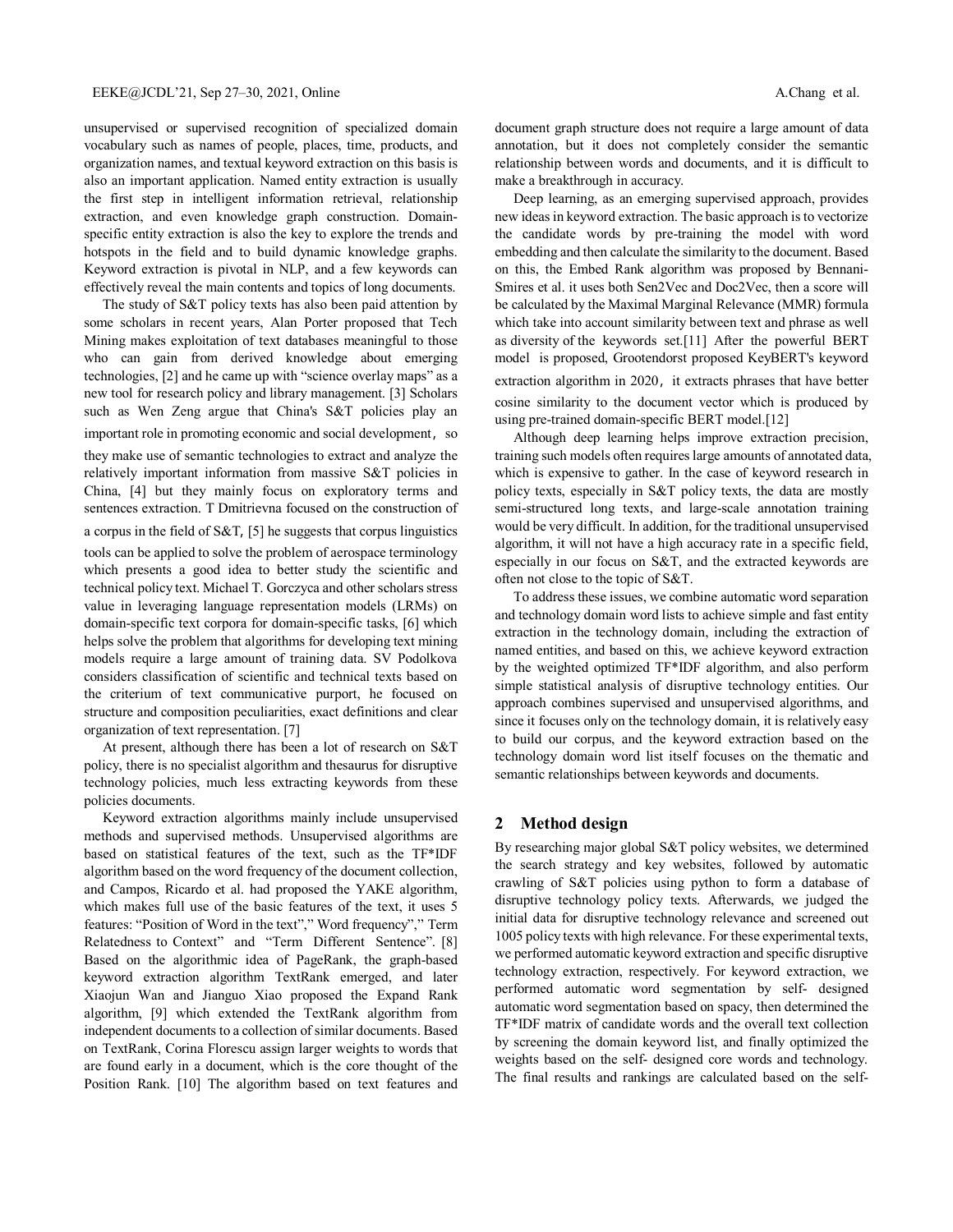Keyword Extraction and Technology Entity Extraction for EEKE@JCDL'21, Sep 27–30, 2021, Online<br>Disruptive Technology Policy Texts

designed core words and technology related word list for weight optimization.



**Figure 1: Main method flow chart**

#### **2.1 Text collection and relevance judgement**

The main large websites crawled are the UK government website, the EU publications website, the US Center for Strategic and International Studies, etc.

In terms of relevance evaluation, considering that the occurrence of keywords is not limited to fixed pairings, for example, *disruptive* and *technology* may not appear next to each other, but if the keywords are split and then matched statistically, the accuracy rate will be reduced, so we took a compromise approach, that is, to detect whether keyword pairs appear in a sentence.

In general, the keywords in the title and abstract of an article are relatively more important, so the content of the article is divided into three parts according to the position: title, abstract and body, and the corresponding weights are 5,3,1. In addition, only considering the word frequency will ignore the influence of the length of the article on the score, so a balancing factor of the average article length is added to the formula.

Here is the formula for calculating the correlation score:

$$
score = \sum_{i=1}^N \frac{(k+1)w_i*p_i}{k(1-b+b*d_d/l_{avg})+w_i}
$$

The meaning of each of these symbols is as follows.

- 1.  $W_i$ : keyword weight.
- 2. p<sub>i</sub>: Position weighting.
- 3. N: Total number of keywords in a document
- 4. b:A free constant that specifies how much the document length affects the score
- 5. k: Free constants to specify the upper limit of the impact of a single word on the rating
- 6.  $l_d$ : Length of the document
- 7. l*avg*: Average document length

The total number of texts crawled was over 10,000, and 1005 of them were identified as experimental texts after relevance screening.

### **2.2 The specific process of keyword extraction**

*2.2.1 Words segmentation and entity extraction.* Specific process: document reading and sentence slicing, using Spacy natural language processing tools, specifically using Spacy's dependent syntactic analysis to determine the predicate of each sentence, that is, the root of a sentence, as one of the basis for slicing, using Spacy's deactivation table to mark the deactivation words, and then mark some specific lexical words, specifically including'ADV','AUX','CONJ','INTJ','NUM','PRON','SYM','SCO NJ','PREP'. The above words are used as cut nodes to split the words and get the preliminary splitting results.

*2.2.2 Disruptive technology lexicon construction and weighted TF\*IDF calculation.* The first step is the identification of core terms, key terms and domain word lists. Considering that the topics of the texts we collected are all about technology policy and disruptive technologies, when extracting keywords we need to prioritize the words that directly match this topic, so we first defined 27 core terms as follows: *disruptive innovation, radical innovation, innovation, disruptive technology, incremental innovation, open innovation, new product development, business model, absorptive capacity, technological innovation, developing technology, advanced technology, integrated technology, future technology, promising technology, next generation technology, evolving technology, radical technology, Next Big Thing, radical technology, breakthrough technology, game changer, gaming changing technology, emerging technology, revolutionary technology, transformative technology*.

A crawler program on Web of Science was used to obtain the search results of the advanced search formula "TS = (disruptive technology OR disruptive innovation)", then we extracted all the keyword fields and performed a simple word separation process and lemmatization. Then the keyword frequency statistics were arranged in descending order. The keyword statistics were then used as the base keyword list, followed by manual identification to construct a keyword list of specific disruptive technologies. Finally, 7400 base keywords and more than 300 non-repetitive technologyspecific words was collected.

Since Web of Science integrates academic journals, invention patents, academic conferences, academic websites and various other high-quality information resources to provide academic information in multiple fields, it is accurate and reasonable to grasp the dynamics of disruptive technologies and keywords in academia through Web of Science.

Finally, we constructed a TF\*IDF matrix of 1005\*5246 based on the results of word separation to determine the words and word frequencies for each text. For the core words, we multiplied the TF\*IDF results by 20 as weights, and the words appearing in the specific technical word list were multiplied by 10 as weights. Finally, the top ten words in weight for each document were filtered as candidate keywords.

2.3 The simple process of technology entity extraction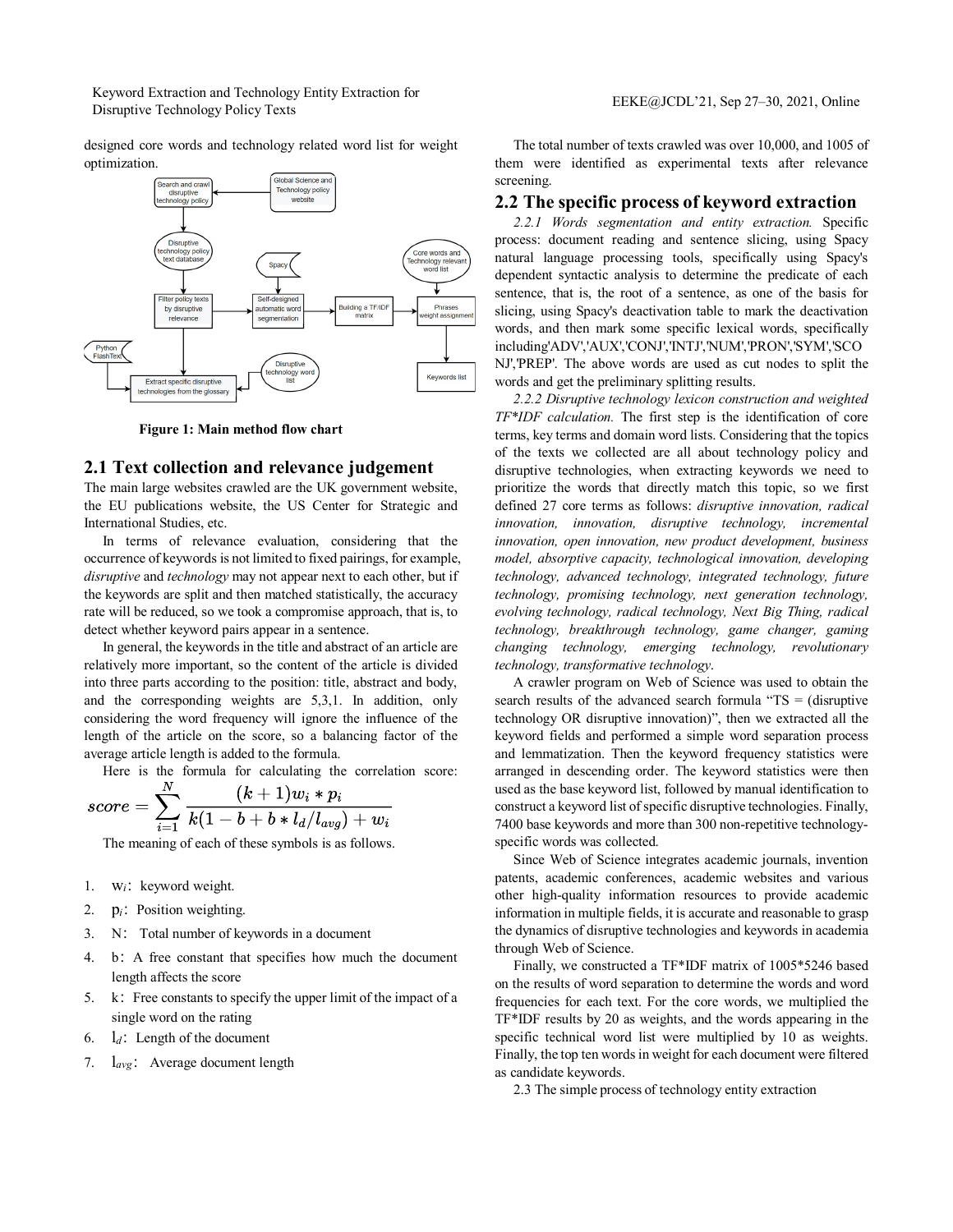Through the previous collection of more than 300 disruptive technology entity words, we used python's FastText tool to match these entity words to get the results of each text technology entity extraction. The process of the entity extraction part does not have much detail and focuses on the analysis of the results

## **3 Analysis and measurement of results**

# **3.1 Keyword extraction algorithm**

# **measurement**

In order to effectively measure keyword extraction algorithms, we will compare them with some mainstream unsupervised keyword extraction algorithms. These algorithms include: Yake, TextRank, KeyBert.

*3.1.1 P/R/F-Score comparison without considering keyword order*.

| Algorithm        | <b>RECA</b> | <b>PRECISION</b> | F-Score |
|------------------|-------------|------------------|---------|
|                  | LL.         |                  |         |
| Optimized TF*IDF | 0.3921      | 0.3229           | 0.3542  |
| YAKE             | 0.2763      | 0.1855           | 0.2219  |
| TextRank         | 0.2159      | 0.1395           | 0.1695  |
| KevBERT          | 0.3631      | 0.3010           | 0.3291  |

**Figure 2 P/R/F-Score comparison**

The data show that our designed word list optimized TF\*IDF algorithm has a recall rate of 0.3921, which is higher than other algorithms and has the highest recall rate, indicating that the algorithm optimized by the word list in the field of S&T has a great advantage in keyword extraction of S&T texts, which somehow makes up for the deficiency of TF\*IDF in not reflecting the relationship between words and texts.

*3.1.2 Comparison of result sequences considering keyword order*. Considering that the measurement criteria have a certain weight order, and that the calculation results of our algorithm and other mainstream algorithms calculate scores and obtain ordered candidate keywords, the sequential order comparison can evaluate the algorithm results more comprehensively and completely. Method choice: MAP: Average Precision and Mean Average Precision.

| Algorithm        | <b>MAP</b> |
|------------------|------------|
| Optimized TF*IDF | 0.7856     |
| YAKF             | 0.5164     |
| TextRank         | 0.4493     |
| KeyBERT          | 0.5937     |

#### **Figure 3 MAP comparison**

In the case of considering the keyword score sequence order of the algorithm results, the TF\*IDF of our word list optimization still reached the highest 0.7856, indicating that the extracted correct keywords are generally ranked high and the extracted results are more desirable.

*3.1.3 Evaluation of other unsupervised algorithms*.These unsupervised algorithms are advantageous to get high accuracy and recall without relying on domain-specific word lists, which means they are domain-independent and more applicative. However, since

our proposed algorithm is supervised algorithm based on domain word lists, it has some degree of advantage in terms of accuracy and recall. If these unsupervised algorithms are optimized in combination with domain word lists, they will be more effective.

# **3.2 Keyword and technical entity extraction results**

We conducted statistical analysis on the keyword extraction results, selected the top 120 keywords in terms of word frequency, and generated the word cloud map by python program as follows



#### **Figure 4 WordCloud of extraction result**

Observing the word cloud map, it can be seen that the experimental text has numerous disruptive technology hotspots, involving information security, artificial intelligence, Internet of Things, new energy and even military technology fields.

We performed a simple count of high frequency words from the results of disruptive technology entity extraction and categorized them by domain.



**Figure 5 Classification statistics of hot technical words**

As Figure 5 shows, the hot high frequency words in the chart mainly belong to the fields of artificial intelligence, air and space technology and new generation communication technology, such as AI and Machine Learning in the field of artificial intelligence, aircraft and satellite in the field of air and space technology and internet, ICT and 5G in the new generation communication technology, which all reflect the technology hotspots in these fields .

#### **4 Conclusion and Discussion**

As for the disruptive technology entity extraction part, the method is mainly depend on a manually designed words list, so it has great